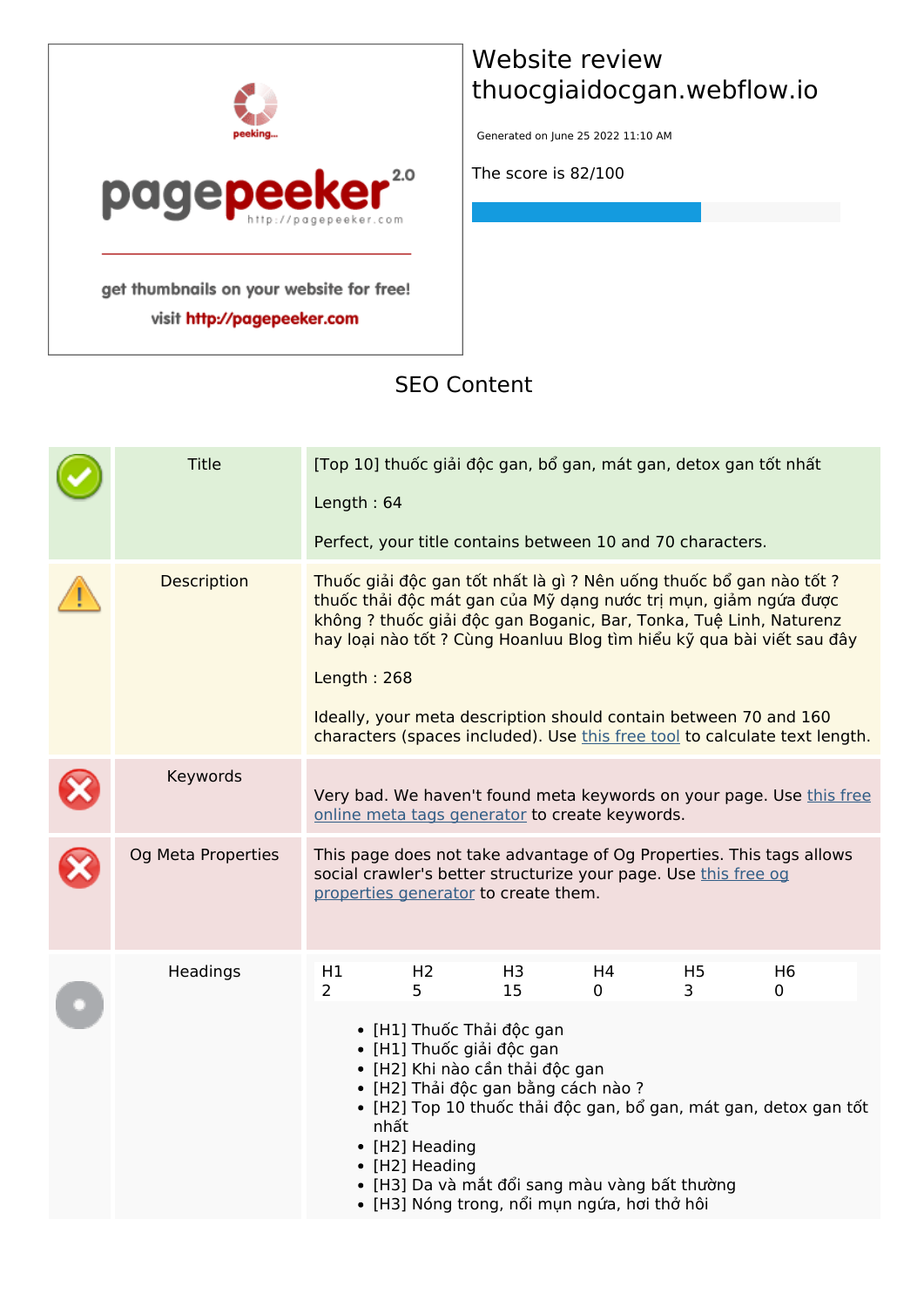### **SEO Content**

|                        | • [H3] Mệt mỏi, Màu nước tiểu tối, ăn không ngon<br>• [H3] Tăng cường sức khỏe<br>• [H3] Vui vẻ hạnh phúc<br>• [H3] 1. Thuốc giải độc gan tốt nhất - Kanzo Ukon<br>• [H3] 2.Thuốc thải độc gan hiệu quả nhất - DETOXGAN<br>• [H3] 3. Thuốc bổ gan Nano Silymarin<br>· [H3] 4. Thuốc giải độc gan Boganic<br>• [H3] 5. Thuốc giải độc gan Tuệ Linh<br>· [H3] 6. Thuốc giải độc gan Tonka<br>• [H3] 7. Thuốc giải độc gan Bar<br>· [H3] 8. Thuốc giải độc gan dạng nước - Mát gan giải độc<br>· [H3] 9. thuốc giải độc gan naturenz<br>· [H3] 10. Thuốc giải độc gan của Mỹ - Liverite Liver Aid<br>• [H5] Lời kết<br>• [H5] useful links<br>• [H5] social |
|------------------------|----------------------------------------------------------------------------------------------------------------------------------------------------------------------------------------------------------------------------------------------------------------------------------------------------------------------------------------------------------------------------------------------------------------------------------------------------------------------------------------------------------------------------------------------------------------------------------------------------------------------------------------------------------|
| Images                 | We found 23 images on this web page.<br>15 alt attributes are empty or missing. Add alternative text so that<br>search engines can better understand the content of your images.                                                                                                                                                                                                                                                                                                                                                                                                                                                                         |
| <b>Text/HTML Ratio</b> | Ratio: 58%<br>Ideal! This page's ratio of text to HTML code is between 25 and 70<br>percent.                                                                                                                                                                                                                                                                                                                                                                                                                                                                                                                                                             |
| Flash                  | Perfect, no Flash content has been detected on this page.                                                                                                                                                                                                                                                                                                                                                                                                                                                                                                                                                                                                |
| <b>Iframe</b>          | Great, there are no Iframes detected on this page.                                                                                                                                                                                                                                                                                                                                                                                                                                                                                                                                                                                                       |

### **SEO Links**

|  | <b>URL Rewrite</b>                | Good. Your links looks friendly!                         |
|--|-----------------------------------|----------------------------------------------------------|
|  | Underscores in the<br><b>URLs</b> | Perfect! No underscores detected in your URLs.           |
|  | In-page links                     | We found a total of 6 links including 0 link(s) to files |
|  | <b>Statistics</b>                 | External Links: noFollow 0%                              |
|  |                                   | External Links: Passing Juice 66.67%                     |
|  |                                   | Internal Links 33.33%                                    |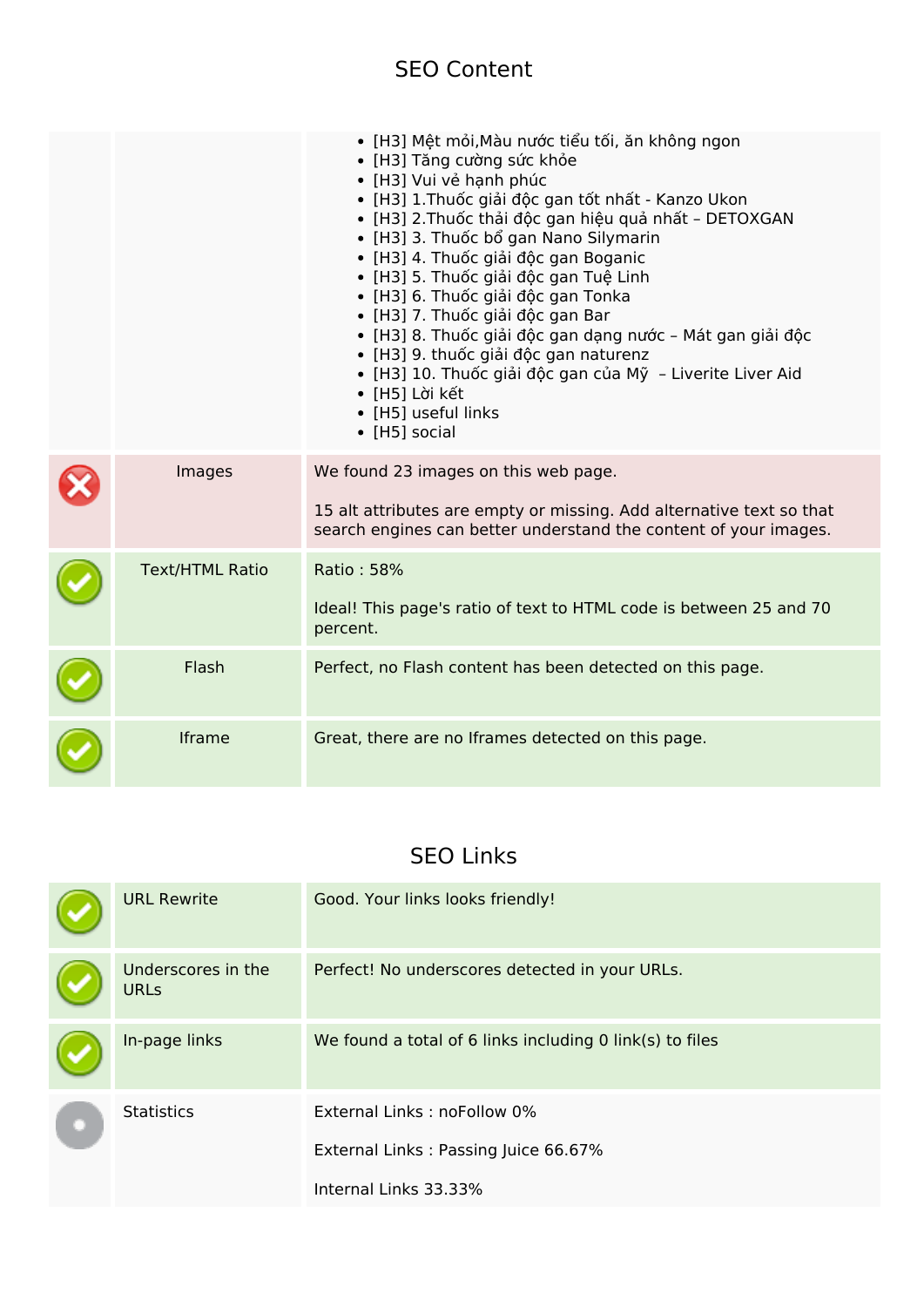# **In-page links**

| Anchor                             | <b>Type</b> | Juice         |
|------------------------------------|-------------|---------------|
| Home                               | Internal    | Passing Juice |
| https://thuocmoctoc.webflow.io/    | External    | Passing Juice |
| https://thuocgiairuou.webflow.io/  | External    | Passing Juice |
| https://thuoc-tang-can.webflow.io/ | External    | Passing Juice |
| https://kemchonglaohoa.webflow.io/ | External    | Passing Juice |
| Twitter                            | Internal    | Passing Juice |

# **SEO Keywords**

| Keywords Cloud | viên của các $\mathbf{Gan}$ độc năng dụng uống thuốc giải |
|----------------|-----------------------------------------------------------|
|                |                                                           |

# **Keywords Consistency**

| Keyword | Content | Title | Keywords | Description Headings |  |
|---------|---------|-------|----------|----------------------|--|
| gan     | 238     |       | ×        |                      |  |
| độc     | 84      |       | ×        |                      |  |
| thuốc   | 68      |       | ×        |                      |  |
| giải    | 56      |       | ×        |                      |  |
| các     | 48      | ×     | ×        | ×                    |  |

# **Usability**

| Url          | Domain: thuocgiaidocgan.webflow.io<br>Length: $26$ |
|--------------|----------------------------------------------------|
| Favicon      | Great, your website has a favicon.                 |
| Printability | We could not find a Print-Friendly CSS.            |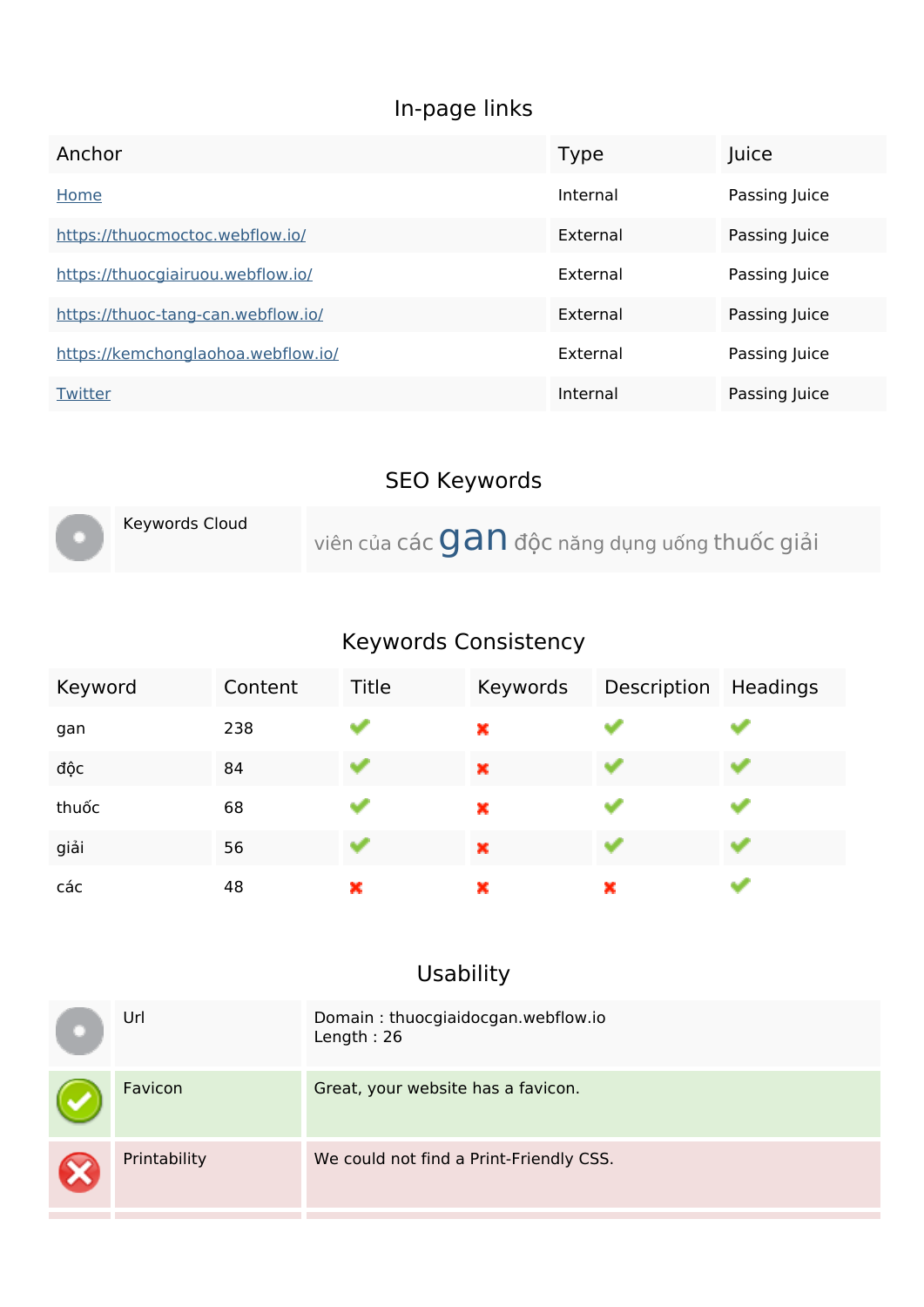# **Usability**

| $\bm{\mathsf{x}}$   | Language    | You have not specified the language. Use this free meta tags generator<br>to declare the intended language of your website. |
|---------------------|-------------|-----------------------------------------------------------------------------------------------------------------------------|
| $\boldsymbol{\chi}$ | Dublin Core | This page does not take advantage of Dublin Core.                                                                           |

#### **Document**

| Doctype              | <b>HTML5</b>                                                                                                                                                                                                                                             |
|----------------------|----------------------------------------------------------------------------------------------------------------------------------------------------------------------------------------------------------------------------------------------------------|
| Encoding             | Perfect. Your declared charset is UTF-8.                                                                                                                                                                                                                 |
| <b>W3C Validity</b>  | Errors: 0<br>Warnings: 9                                                                                                                                                                                                                                 |
| <b>Email Privacy</b> | Great no email address has been found in plain text!                                                                                                                                                                                                     |
| Deprecated HTML      | Great! We haven't found deprecated HTML tags in your HTML.                                                                                                                                                                                               |
| Speed Tips           | Excellent, your website doesn't use nested tables.<br>Perfect. No inline css has been found in HTML tags!<br>Great, your website has few CSS files.<br>Perfect, your website has few JavaScript files.<br>Perfect, your website takes advantage of gzip. |

### **Mobile**

|  | <b>Mobile Optimization</b> | Apple Icon        |
|--|----------------------------|-------------------|
|  |                            | Meta Viewport Tag |
|  |                            | Flash content     |